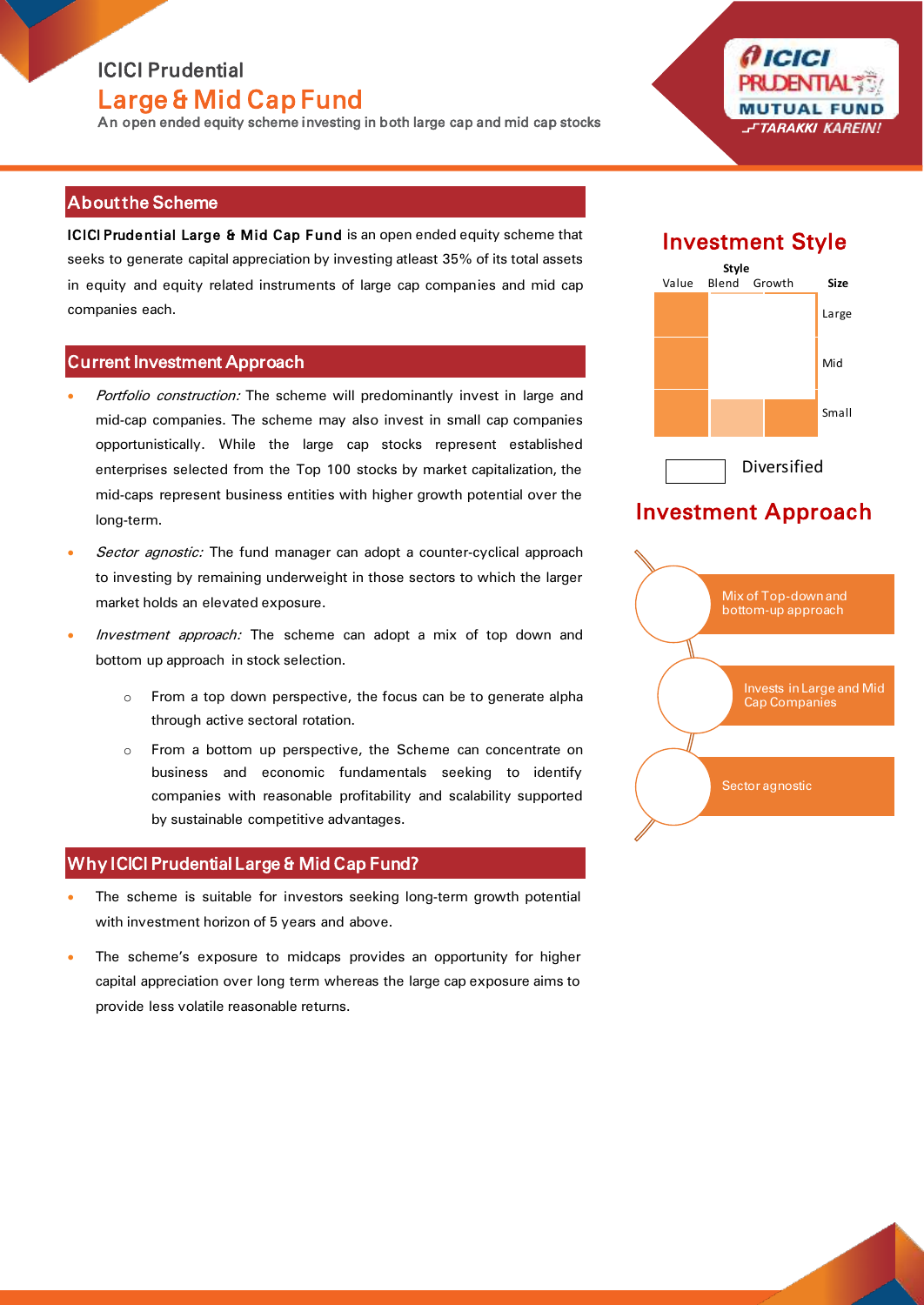# ICICI Prudential Large & Mid Cap Fund

An open ended equity scheme investing in both large cap and mid cap stocks

*AICICI* **PRUDENTIA MUTUAL FUND** FTARAKKI KAREIN!

#### Features of the Scheme

| Type of Scheme                        | An open ended equity scheme investing in both large cap and mid cap<br>stocks.                                                                                     |                      |
|---------------------------------------|--------------------------------------------------------------------------------------------------------------------------------------------------------------------|----------------------|
| Plans                                 | ICICI Prudential Large & Mid Cap Fund & ICICI Prudential Large & Mid Cap<br>Fund - Direct; Options: Growth & IDCW* (Payout and Reinvestment facility<br>available) |                      |
| <b>Minimum Application Amount</b>     | Rs. 5,000 (plus in multiple of Re.1)                                                                                                                               |                      |
| Minimum Additional Application Amount | Rs. 1,000 (plus in multiple of Re.1)                                                                                                                               |                      |
| Minimum Redemption Amount             | Any Amount                                                                                                                                                         |                      |
| Entry Load                            | Not Applicable                                                                                                                                                     |                      |
| Exit Load                             | Up to 1 month from allotment                                                                                                                                       | 1% of applicable NAV |
|                                       | More than 1 month from allotment                                                                                                                                   | Nil                  |
| <b>Fund Manager</b>                   | Parag Thakkar, managing this scheme since June 2021, has 16 years of<br>experience.                                                                                |                      |
|                                       | In addition to the fund manager managing this Scheme, the overseas<br>investment of the scheme is managed by Ms. Priyanka Khandelwal.                              |                      |
| Benchmark Index                       | Nifty Large Midcap 250 TRI                                                                                                                                         |                      |
| SIP / SWP / STP (Flex/Value)          | Available                                                                                                                                                          |                      |

\*IDCW – Income Distribution cum Capital Withdrawal Option. Payment of IDCW is subject to availability of distributable surplus and Trustee approval. Pursuant to payment of IDCW , the NAV of the scheme falls to the extent of IDCW payout. When units are sold and sale price (NAV) is higher than face value of the unit, a portion of sale price that represents realized gains is credited to an Equalization Reserve Account and which can be used to pay IDCW. IDCW can be distributed out of investors capital (Equalization Reserve), which is part of sale price that represents realized gains. In case the unit holder has opted for IDCW payout option, the minimum amount for IDCW payout shall be 100 (net of statutory levy, if any), else the IDCW would be mandatorily reinvested. IDCW Payout -Payout of Income Distribution cum capital withdrawal option;IDCW Reinvestment - Reinvestment of Income Distribution cum capital withdrawal option.

#### This Product is suitable for investors who are seeking\*:

- Long term wealth creation
- An open ended equity scheme investing in both large cap and mid cap stocks.



### RISKOMETER

Investors understand that their principal will be at Very High risk

\*Investors should consult their financial advisers if in doubt about whether the product is suitable for them.

Please note that the Risk-o-meter(s) specified above will be evaluated and updated on a monthly basis as per SEBI circular dated October 05, 2020 on Product Labelling in Mutual Fund schemes –Risk-o-meter. Please refer to https://www.icicipruamc.com/news-and-updates/all-news for more details

#### **Statutory Details**

#### Mutual Fund investments are subject to market risks, read all scheme related documents carefully.

In preparation of the material contained in this document, ICICI Prudential Asset Management Company Limited (the AMC) has used information that is publicly available, including information developed in-house. Some of the material used in the document may have been obtained from members/persons other than the AMC and/or its affiliates and which may have been made available to the AMC and/or to its affiliates. Information gathered and material used in this document is believed to be from reliable sources. The AMC, however, does not warrant the accuracy, reasonableness and / or completeness of any information. We have included statements / opinions / recommendations in this document, which contain wrds, or phrases such as "will", "expect", "should", "believe" and similar expressions or variations of such expressions that are "forward looking statements". Actual results may differ materially fro m those suggested by the forward looking statements due to risk or uncertainties associated with our expectations with respect to, but not limited to, exposure to market risks, general economic and political conditions in India and other countries globally, which have an impact on our